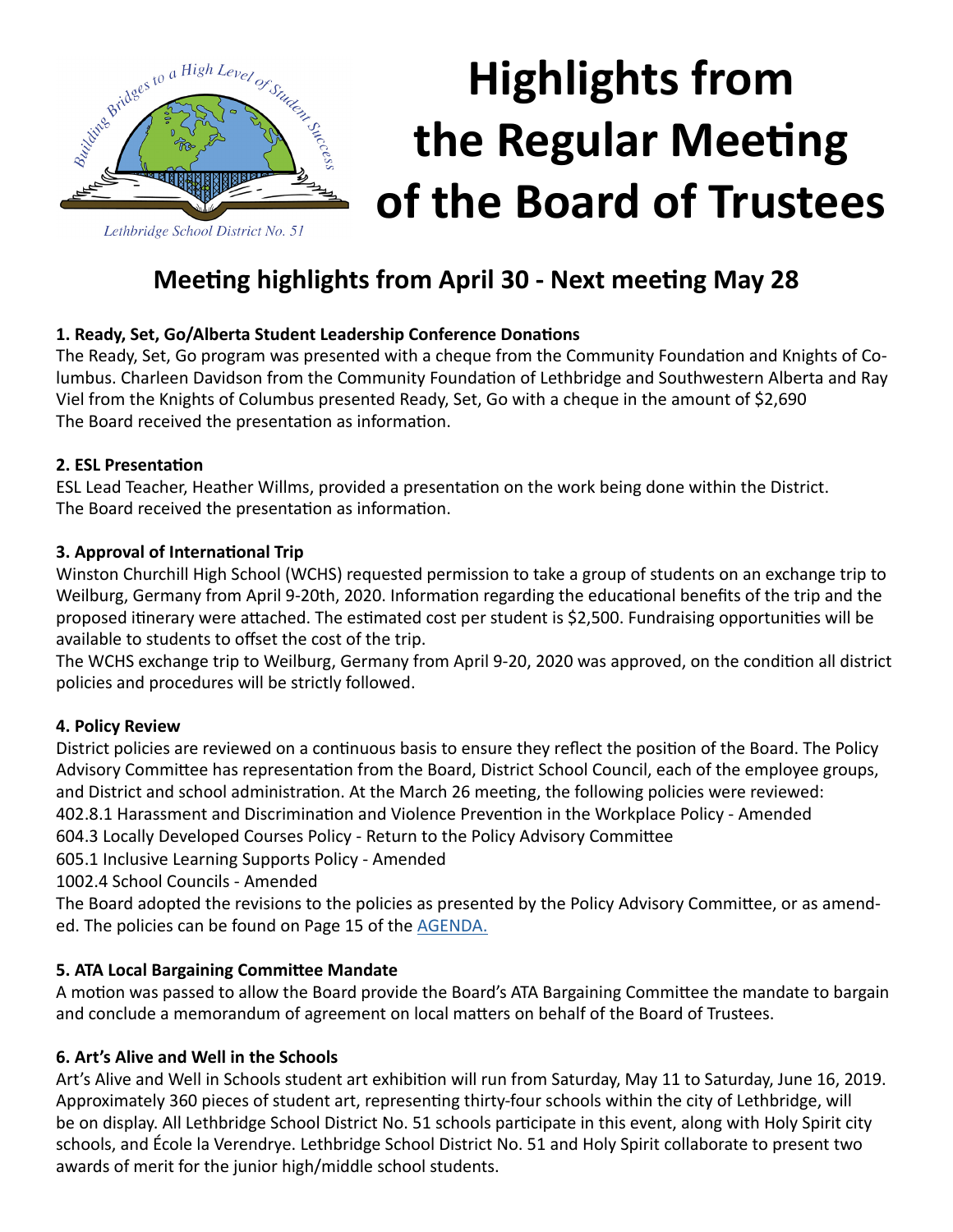#### **6. Art's Alive and Well in the Schools**

The Allied Arts Council and University of Lethbridge will be sponsoring awards again this year. All participating schools contribute financially to support the other awards and prizes given out at the opening ceremony. This year we have a new project that is being directed by artist, David Hoffos, and contributed to by five students from various high schools. It will be unveiled at the opening ceremony.

District staff member Kathy Knelsen co-ordinates this annual event and has extended an invitation to all trustees and District staff members to attend. The opening ceremony will be held on Saturday, May 11, beginning at 1 p.m. at the Southern Alberta Art Gallery (601 – 3 Avenue South). Karen Rancier will serve as MC for the opening ceremony and Board Vice-Chair, Christine Light, will bring greetings on behalf of the District. Recommendation

The Board received the report as information and extended appreciation to Knelsen for her efforts to co-ordinate this celebration of student art in Lethbridge.

#### **7. Breakfast with the Board – Mike Mountain Horse Elementary School – May 1, 2019**

Lethbridge School District trustees have a long standing practice of visiting district facilities in order to better understand the operations at each site. Visits by trustees are truly appreciated by staff.

On a monthly basis trustees meet with the staff of one district site for a continental breakfast.

The informal meeting provides an opportunity for staff to share highlights of their work with trustees. Additionally, trustees can share information about district initiatives and respond to questions staff members may have. Breakfast with the Board has been scheduled at Mike Mountain Horse Elementary School on Wednesday, May 1, 2019, from 7:30-8 a.m. Following the breakfast, Principal Erin Hurkett will provide a tour of the school for trustees.

The Board received the report as information[.](http://www.lethsd.ab.ca/documents/general/2019-02-26%20Board%20Meeting%20Agenda.pdf)

#### **8. Associate Superintendent Reports**

Christine Lee, Associate Superintendent, Business Affairs; Rik Jesse, Associate Superintendent, Human Resources and Morag Asquith, Associate Superintendent, Instructional Services, delivered their respective reports for the Board. To read the reports in full, see Page 25 of the [AGENDA](http://www.lethsd.ab.ca/documents/general/2019-04-30%20Board%20Meeting%20Agenda.pdf).

#### **9. Snacks with the Superintendents – Attwell – May 2, 2019**

At the beginning of each school year, Executive Council members are designated as school liaisons for each of the District schools. As a liaison, the Executive Council members represent the District at school functions. It has also been a long-standing practice for Executive Council members to visit schools and classrooms on a regular basis, observing first-hand the activities that take place in the school. Visits by Executive Council members are appreciated by staff.

On a monthly basis Executive Council as a whole meets with the staff of one school for snacks. The informal meeting provides an opportunity for staff to share highlights of their school. Additionally, Executive Council members can share information about district initiatives and respond to questions staff members may have.

All the staff of Attwell have been invited to have Soup with the Superintendents on Wednesday, May 2, 2019 beginning at noon.

The Board received the report as information.

#### **10. Education Week, April 29 to May 3, 2019**

Education Week provides all Albertans with an opportunity to highlight the important role education plays in shaping the future of our province.

The theme for Education Week is, Learning is a Journey.

To celebrate Education Week at the District level this year, Lethbridge School District No. 51 will feature a web gallery on the website comprised of student representation endeavours. Learning is expressed in a variety of ways, including representations created by students.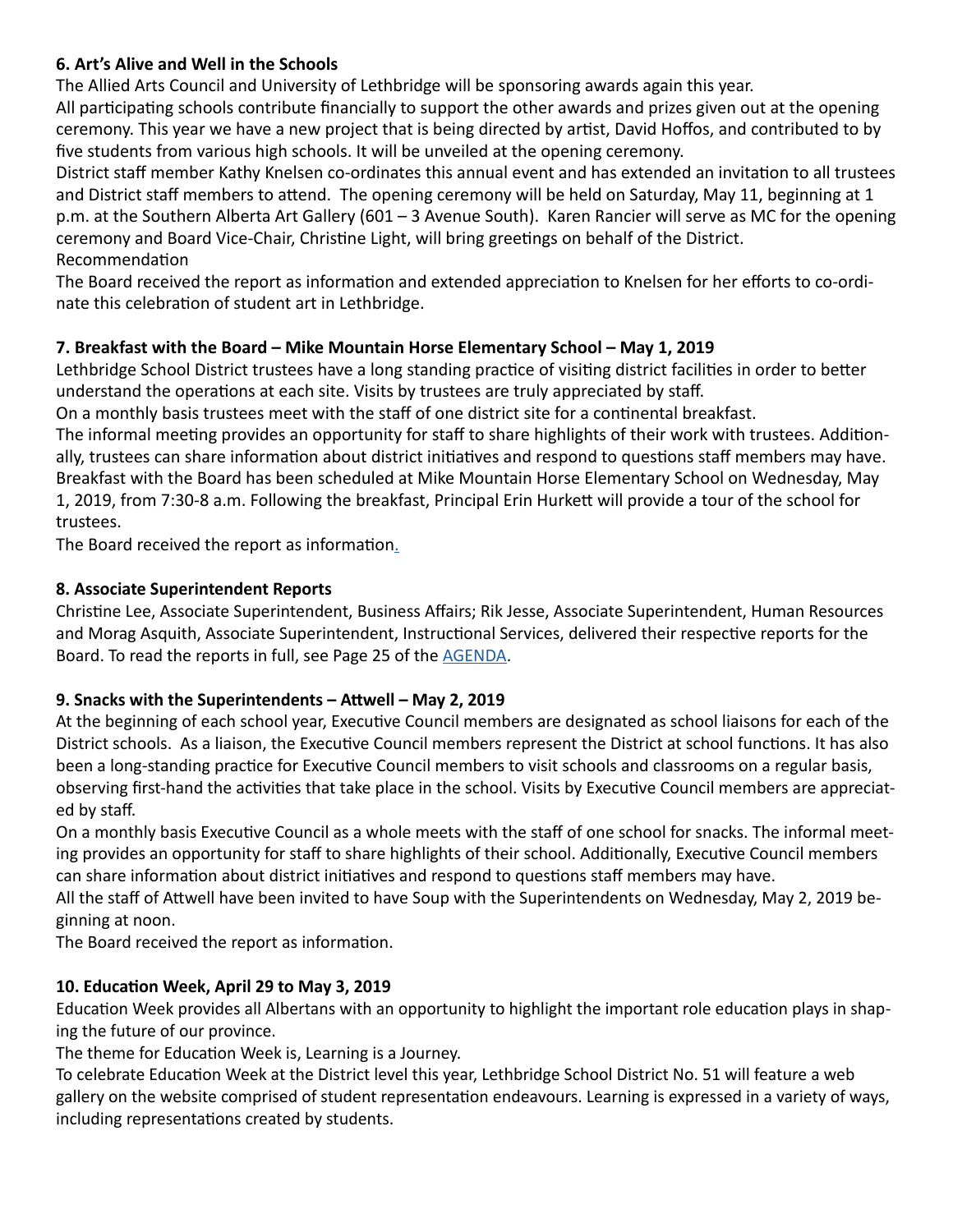#### **10. Education Week, April 29 to May 3, 2019**

One way students express thinking and their humanity is through representation. Creative thinking is highlighted as a core competency in the developing Alberta K-12 curriculum and an attribute recognized as essential by education futurist thinkers and authors.

A call for submissions has been put out to schools. Schools can submit representations of student work to be posted on a Lethbridge School District No. 51 Web Gallery, which launched April 29, 2019. The Web Gallery can be found here: [EDWEEK](http://www.lethsd.ab.ca/view.php?action=object&id=87545&stream=Homepage%20News).

#### **11. Board Priorities Report**

The Education Centre Leadership Team is committed to keeping the Board informed regarding progress in Board priority areas. An update on progress will be provided in the form of a report each month. The Board received this report as information.

The report begins on Page 42 of the [AGENDA](http://www.lethsd.ab.ca/documents/general/2019-04-30%20Board%20Meeting%20Agenda.pdf).

#### **12. Acknowledgements of Excellence**

The Board has a long standing practice of acknowledging the efforts of students and staff whose commitment to excellence has resulted in outstanding achievement. Details of accomplishments of note are provided as information. Congratulations to the following District staff and students:

Lethbridge School District No. 51 Skills Canada medalists:

Fashion Technology - Gold - Samantha Steynen\*\* - Chinook High School

Fashion Technology - Silver - Emily Bright - Chinook High School

Fashion Technology - Bronze - Sierenna Chang - Chinook High School

Photography - Silver - Isaiah Mason - Chinook High School

Hairstyling - Intermediate - Silver - Cera Webster\*\* - LCI

Baking - Gold - Kiara Ylioja - Victoria Park High School

\*\* Students will be moving on to Provincials

Immanuel Christian Secondary School student, Mason Brussee (Grade 10), was honoured by Fort Macleod Minor Hockey as the top young referee. He is also the goaltender for the Fort Macleod Mavericks who won the Alberta Midget D Provincial Championship in March.

Hannah Stephenson (WCHS) was awarded as a 2019 Leader of Tomorrow.

Wilson Middle School Grade 6 Band received a SUPERIOR rating from the adjudicator at the Lethbridge & District Music & Speech Arts Festival.

Wilson Middle School Grade 7 - 8 Band received a SUPERIOR rating from the adjudicator at the Lethbridge & District Music & Speech Arts Festival.

G.S. Lakie student Katie Baker placed second in Level 2 Piano at the Lethbridge & District Music & Speech Arts Festival.

Churchill grade 11 students Adrienne Daroczi and Amina Farah have been selected to attend IB United World College programs for the next two years. Adrienne will be studying at UWC Maastricht in the Netherlands, and Amina at the Pearson College UWC in Victoria, BC. UWC's bring together young people from all backgrounds on the basis of their shared humanity, to engage with the possibility of social change through courageous action, personal example and selfless leadership. These colleges teach the International Baccalaureate (IB) Diploma as their formal curriculum, while also emphasizing the importance of experiential learning, community service and outdoor activities.

Churchill Tae Kwon Do athletes Amrita Gurung (gold medal), Alisha Gurung and Reshma Gurung (bronze medals) in patterns competition at the Kootenay Tae Kwon Do tournament in the Crowsnest Pass in March. Churchill grade 9 student Ryker Morrell recognized as the Lethbridge Sport Council's Servus Credit Union Outstanding Sport Citizen for 2018. Following the tragic bus crash involving the Humboldt Bronco's organization in 2018, Ryker, a then 8th-grade student at Wilson Middle School, created a non-profit charity in memory of local Humboldt victim Logan Boulet. With the blessing of Logan's parents, he started the "Bottles-4-Boulet" bottle drive. To date, Bottles-4-Boulet has raised \$2500, which has been donated in Logan's name to KidSport.